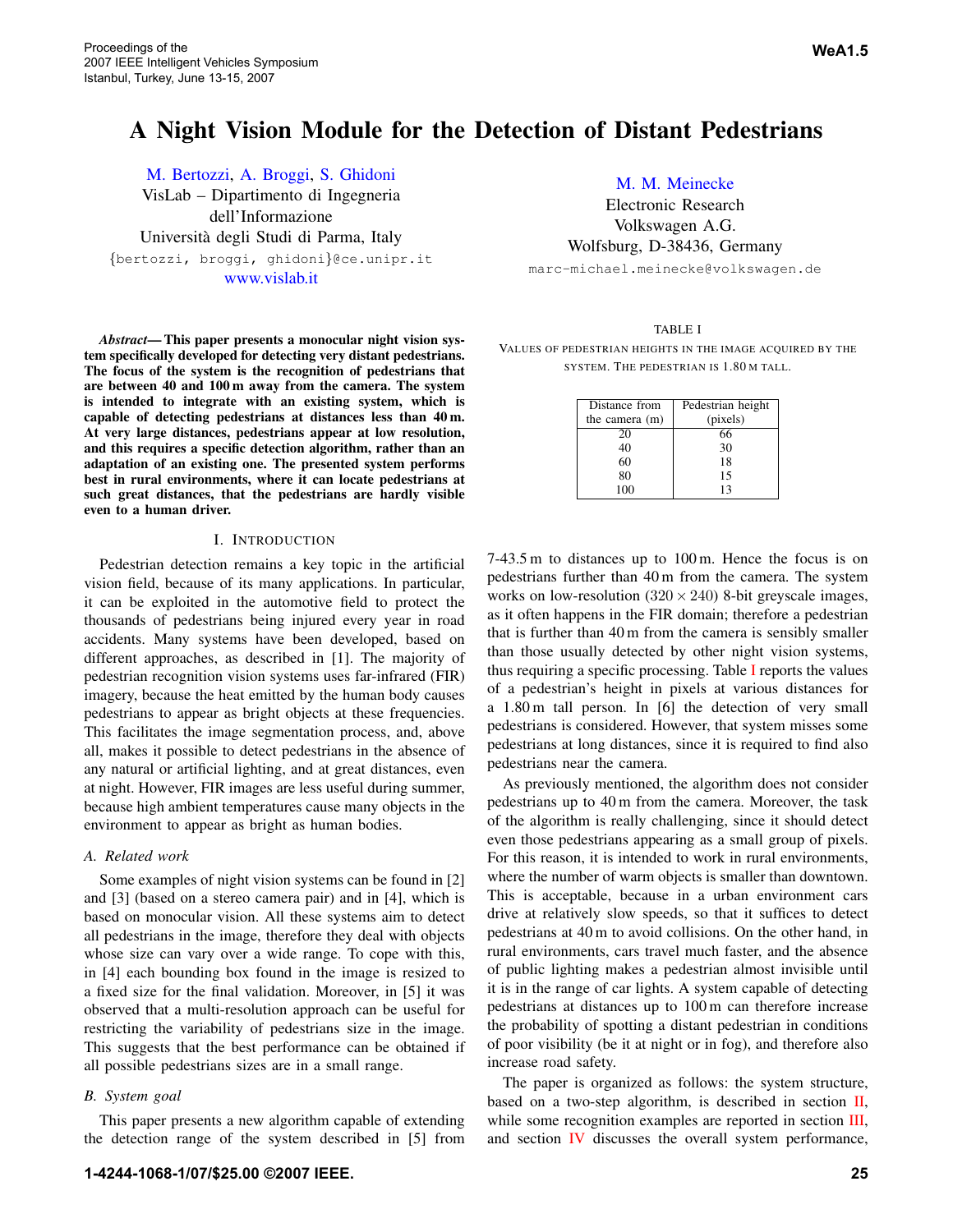

Fig. 1. Input image to the system. A distant pedestrian highlighted by the cyan oval appears in the scene.

together with some open issues that are still present.

## II. SYSTEM STRUCTURE

A typical scene containing a distant pedestrian that should be detected is shown in Fig. 1. The environment is suburban, and the pedestrian appears as a small hot spot, that is, a small group of bright pixels (80 in the example shown). Unfortunately, other small bright objects are also present in the scene, so a classification method capable of working on very small objects is needed.

The distant pedestrians detection algorithm can be divided into two main steps: the former locates regions of interest (ROI) in the image, while the latter validates them to select only those containing a pedestrian.

#### *A. ROI Selection*

For this application, a region of interest is an area containing an object that is warmer than the background. The whole image is first scanned to analyze contrast and brightness. Then, exploiting this data, a hot spot detector looks for the regions covered by the brightest pixels, or those with a lower grey-level, but that are connected to a bright region. This is done in order to expand each bright region to include all pixels that seem to belong to the same object. Such lowlevel segmentation is much more helpful than thresholding, since pedestrians do not present the same grey-level for the whole body, and some body portions would be discarded by a simple threshold.

For each selected region, a column-wise histogram is then computed to select only hot spots that have a significant vertical component, as it happens when they contain a pedestrian. This method is similar to that in [7], with some modifications to adapt it to detect even small objects. Because of the small size of the bounding boxes found so far, it is impossible to perform a check on symmetry properties.

At this level, a communication with the near pedestrian detector system is present. Since it runs prior to the distant pedestrian detector, it is possible to exclude all the regions in which a near pedestrian has already been found. This helps to avoid some false positives that appear on some parts of the human body, like closed hands, that in some cases present a shape similar to a head.

# *B. ROI Validation*

A further analysis is needed to select, among all hot spots found so far, only those that contain a pedestrian; actually, this is the most challenging part. The ROI selection algorithm generates a great number of hot spots in each frame. Therefore validation should be efficient in discarding many of them in a quick manner, and then applying more complicated filterings only on the few remaining hot spots.

*1) Position classification:* The first quick check is about hot spots position. Recall that the goal of the system is to detect pedestrians in the range between 40 m and 100 m. Thanks to a precise camera calibration, needed also by the close pedestrians detection system that this algorithm integrates, and assuming the ground to be flat, it is possible to roughly know where distant pedestrians will appear, if present in the scene. Therefore, some regions are selected in the image, as it can be seen in Fig. 2: a pedestrian should be inside regions labeled as A and B, and its baseline should lay inside region B. Of course, when dealing with a camera fixed on a running vehicle, some oscillations and pitch variations have to be considered, therefore both regions A and B are a little larger than they should be, in order to gain some tolerance to calibration errors and camera movements<sup>1</sup>.

All hot spots outside these areas are automatically discarded, as well as those that are inside A and B, but also overlap with regions C. This last observation is particularly useful because it helps filtering a lot of trees, poles, and tall symmetrical objects, that are one of the major issues for pedestrian detection systems. The need to verify if a hot spot expands also outside region A justifies the fact that the ROI selection is done in regions A, B, and C, and not only where hot spots may be found (that is, A and B only).

*2) Size classification:* Hot spots that are in a valid position are further investigated. Their size is considered, according to values in Table I, with some tolerance, but it is impossible to verify if the size is compatible with the pedestrian distance to the camera, because this last value is unavailable. In fact, monocular systems evaluate the distance of objects by only looking at where their baselines are placed, thanks to the knowledge of the geometry of the ground (that is almost always considered to be a plane). But in the low-resolution images obtained by a FIR camera placed on the lower part of the vehicle (on the bumper at 65 cm above the ground), the difference between the baseline of a pedestrian at 40 m and another one at 100 m is of few pixels only, so it is impossible to obtain a reliable measurement – and, if ever, the quantization would be unacceptable. This means that no strong checks can be made on the hot spots size.

After size check, the aspect ratio is analyzed: this can cause a group of pedestrians to be discarded, but it is unlikely

<sup>&</sup>lt;sup>1</sup>The actual values used as size of areas A, B, C, and all other parameters, are kept confidential.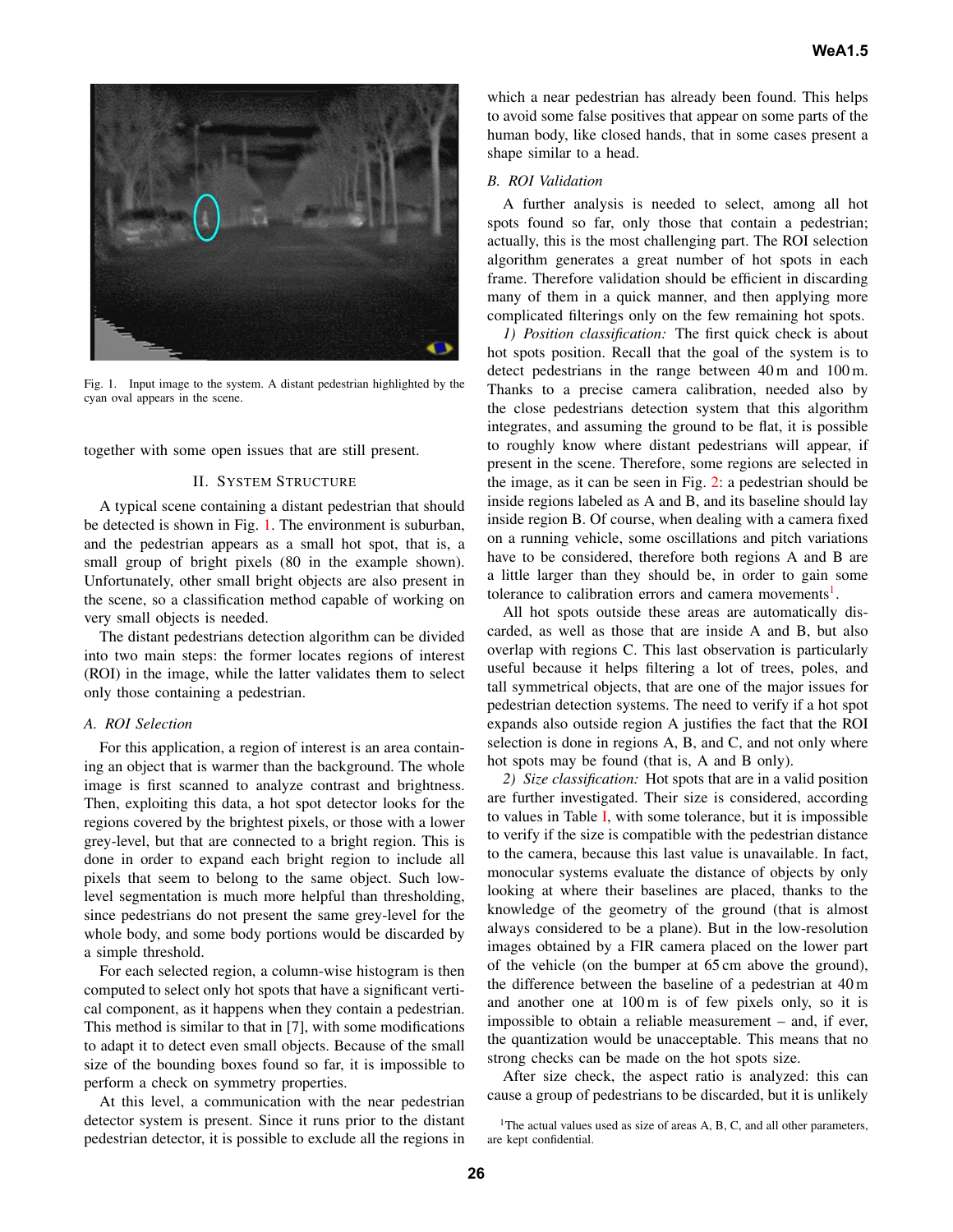

Fig. 2. Detection regions. A bounding box containig a distant pedestrian should be inside areas A and B. Bounding boxes overlapping also on C are discarded.

to happen that a large group of pedestrians walk on an rural road. This simple check can discard a large amount of hot spots that do not contain pedestrians.

*3) Template matching:* The last filtering is the most effective, but also the most computationally expensive one, therefore it is the last one to be applied. It is based on a probabilistic template model of a pedestrian, an approach that appears to be promising especially with very small pedestrians, like it is discussed in [8] for a FIR imagesbased system, and in [9] when dealing with visible imagery. During system development, both a match with a whole body template and a template of the head only (shown in Fig. 3) were considered: finally, the latter was chosen because it gave better results.

The match is performed using a simple correlation matching function. The correlation coefficient is obtained as:

$$
\text{Match} = \frac{\sum_{i,j} (d_{\text{model}}(i,j) \cdot d_{\text{image}}(i,j))}{\sqrt{\sigma_{\text{model}}^2 \cdot \sigma_{\text{image}}^2}} , \quad (1)
$$

where  $d_{\text{image}}(i, j)$  represents the difference between the image pixel at position  $(i, j)$  and the mean value of all pixels



Fig. 3. Probabilistic model templates: (a) whole body, (b) head only.

of the image involved in the correlation process (this last value being  $\mu_{\text{image}}$ );  $d_{\text{model}}(i, j)$  is the same computation applied to the probabilistic model. The values of  $\sigma$  are:

$$
\sigma_{\text{image}}^2 = \sum_{i,j} \left( \text{image}(i,j) - \mu_{\text{image}} \right)^2 , \qquad (2)
$$

$$
\sigma_{\text{model}}^2 = \sum_{i,j} \left( \text{model}(i,j) - \mu_{\text{model}} \right)^2 \quad . \tag{3}
$$

From (1) it comes that the matching value may also become negative: this is the case, for example, of an image that is matched with its negative.

The probabilistic model of the head is first rescaled to match the hot spot width, and the match with its upper part is evaluated. Then, the model is rescaled and matched again to investigate if there is another size that provides a better matching, depending on the position of the pedestrian inside the bounding box. After the best match has been found, it is saved, and then compared to the other matching values obtained shifting the probabilistic head both horizontally and vertically. It was observed that if the hot spot is generated by a pedestrian, the matching value reaches a maximum in the initial position (or nearby), and then sensibly decreases when moving the model upwards, while it does not decrease too much if the model is moved downwards. This happens because, in the last case, the head is matched with the body, which turns out to be quite bright, even if not as much as the head. Since the same behavior is not observed for other obstacles, this technique based on multiple matches can be used to distinguish between pedestrians and other objects.

Match values computed when the head model is horizontally shifted are also considered. Indeed, such values should decrease, otherwise the analyzed area is too uniform, and is unlikely to contain a pedestrian. After all matchings are performed, a "pattern of matching values" is avaliable to the final validator, that chooses if the hot spot is a pedestrian or not. The decision is based on the absolute value of the best and worst matching regions, and on the pattern of correlation values.

To perform this processing, the correlation has to be computed several times, but the compared areas are so small, that the computational time does not sensibly increase.

## *C. ROI Merging*

It can happen, especially during cold seasons, that a human body appears in a FIR image as a set of disjoint hot spots. Head, legs and feet are usually bright, while the trunk can appear quite dark. In this case, the low-level image segmentation in the ROI selection phase does not join together all the blobs of a pedestrian, because a relatively large and dark region is present in the middle. For this reason, after the ROI validation phase, discarded hot spots are considered again, and a merging process takes place.

When a pedestrian is split into different hot spots, it is assumed that at least the head and the legs appear, so the hot spots are vertically aligned, and close to each other. For these reasons, bright blobs are merged if they are nearby and if they are almost vertically aligned. After the merging, ROI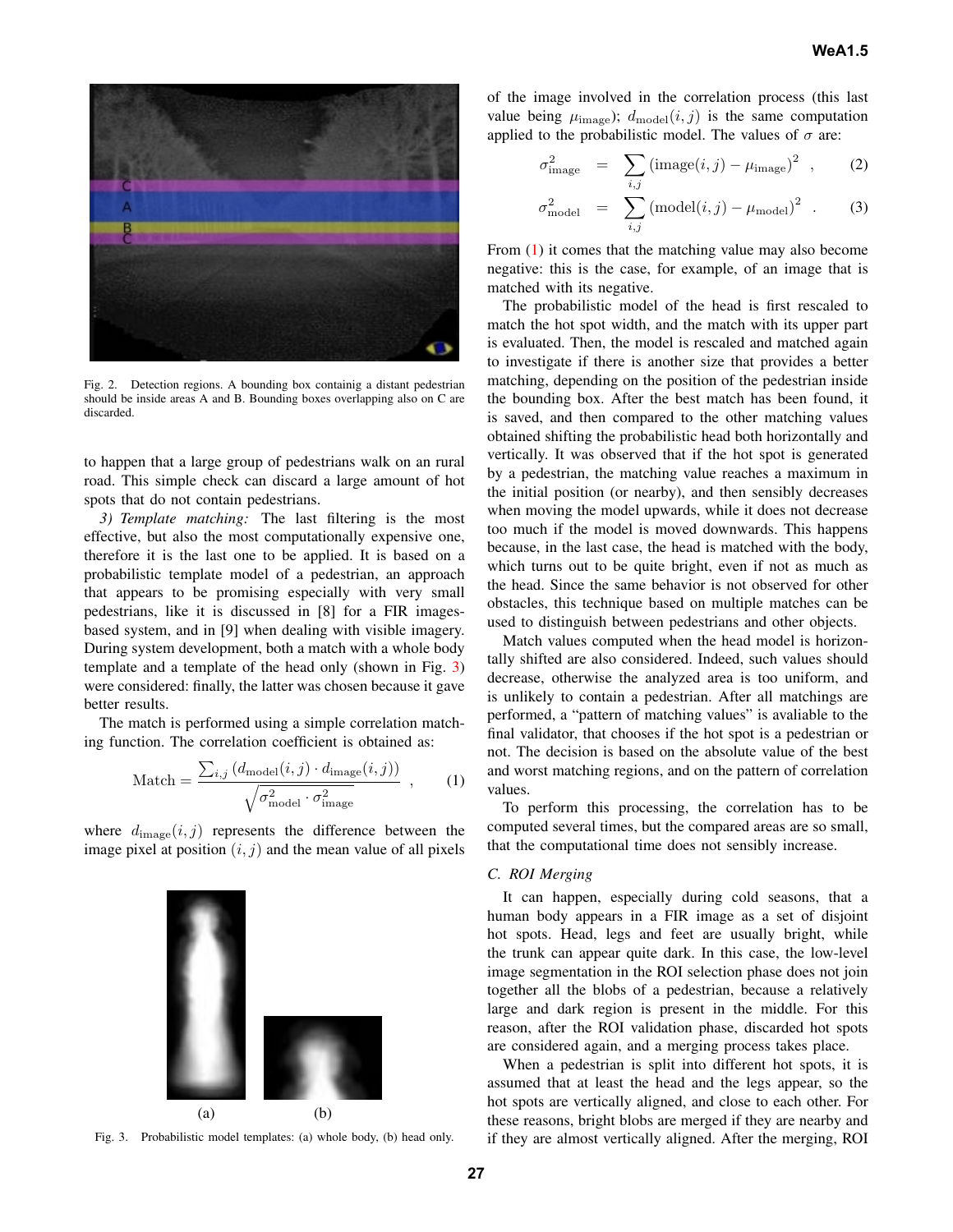validation is again performed on the new hot spots to verify if they contain pedestrians.

It was observed that the merging algorithm increases the correct detection rate in winter scenes, while not sensibly affecting the false detection rate.

## III. RESULTS

The described algorithm was tested in real traffic scenes both in urban and rural environments, even if it is intended to be applied only to the latter one. Tests were performed using a vehicle equipped with a FIR camera mounted over the bumper, see Fig. 4.

Some examples of the algorithm output are presented. In Fig.  $6$  (a) a scene with two distant pedestrians is shown: even if they are small (the height is 18 pixels), and a number of hot objects is present, they are both recognized (b). Hot spots containing a pedestrian are shown with a yellow rectangle with a red circle around, to ease visualization. In Fig. 7 (a) the system is working in a suburban environment, in (b) in a rural one: the capability of recognizing distant pedestrians is good, even if they appear really small in the image (20 pixels only). In Fig. 8 (a), a pedestrian appears with a dark trunk, and is therefore recognized as two separate hot spots, that are both discarded in the filtering phase. When the merging process is applied, however, the two hotspots are merged together (b), and the resulting box is not filtered away. In Fig. 9 (a), both a pedestrian and a cyclist are recognized; in (b) two spots can be seen: the one on the left is a pedestrian, while the other one is a vehicle headlight and tyre. This is actually the biggest issue of the system, because the shape of a light resembles a head, and other warm parts of the vehicle can get confused with the body.

Precise quantitative performance evaluation turns out to be difficult to obtain: in fact, in common systems it is done by comparing the system output with ground truth; however, also for a human operator it is extremely difficult to locate pedestrians that are really small, therefore the collection of ground truth itself was difficult. In general, a good behavior is observed in suburban and rural roads. Statistics are based on 2938 frames, taken in different conditions: the correct detection rate is computed as CD/(CD+FP), where CD is



Fig. 4. Vehicle equipped with a FIR camera used for testing the algorithm.

the number of pedestrians that are correctly detected, and FP is the number of objects that have been classified as pedestrians, even if they are not; these values have been computed frame by frame. The correct detection rate is 69.2 %, while only 0.036 false positives per frame are found; moreover, false positives are not persistent; however, they sensibly increase in images taken in complicated scenarios inside a city. Interesting results were also obtained with the hot spot merging, that allows to reliably detect also bicyclists.

The major issue of the system is the misrecognition of vehicles headlights, that are often merged with warm tyres and the surrounding area, causing most of the false positives. This is due to the fact that the headlights shape, at a great distance, is circular, so that the matching with the probabilistic template produces a correlation pattern similar to that obtained when a human body is matched. Other false positives appear on buildings, but are rather rare, thanks to the correlation pattern method.

The computational load of the algorithm is important, since, as already said, this system should be integrated in a more complex one without decrementing too much the processing rate. Average execution times are about 3 ms on a Pentium 4 machine working at 3 GHz.

## IV. CONCLUSIONS AND OPEN ISSUES

The most critical problem affecting this system is due to the dependency on calibration. For example, when driving on a speed bumper, the camera orientation is subject to a temporary but heavy change, as can be seen in Fig. 5. In these conditions the system performance is limited, even when some tolerance is considered in defining all system parameters. Such tolerance lets anyway the system work properly when the camera is subject to the common oscillations of a running car. The calibration problem could be substantially solved employing a stabilization algorithm, so that the areas of interest of the algorithm are always in a correct position.



Fig. 5. Image acquired when driving on a speed bumper. The heavy calibration error causes the pedestrian to appear inside region C, so that it cannot be recognized.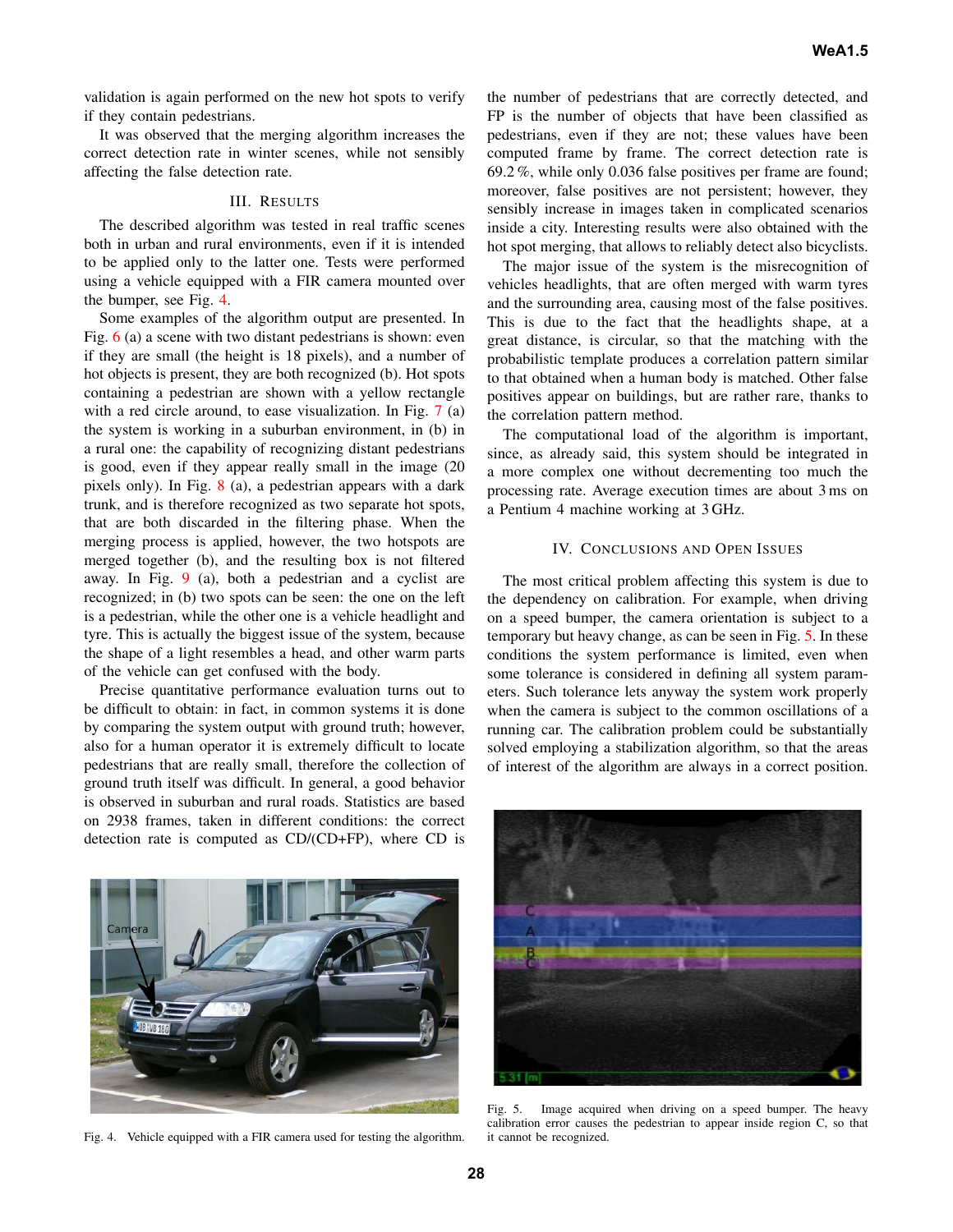

Fig. 6. An example of algorithm output: in the original image (a) two distant pedestrians are present; they are both recognized by the algorithm (b).



Fig. 7. Recognition in suburban (a) and rural (b) environments.



Fig. 8. In (a), a pedestrian is recognized as two separate hot spots, due to the cold trunk; the merging phase can solve this problem by creating a single, larger hot spot (b) that can be recognized as a pedestrian in the following validation step.